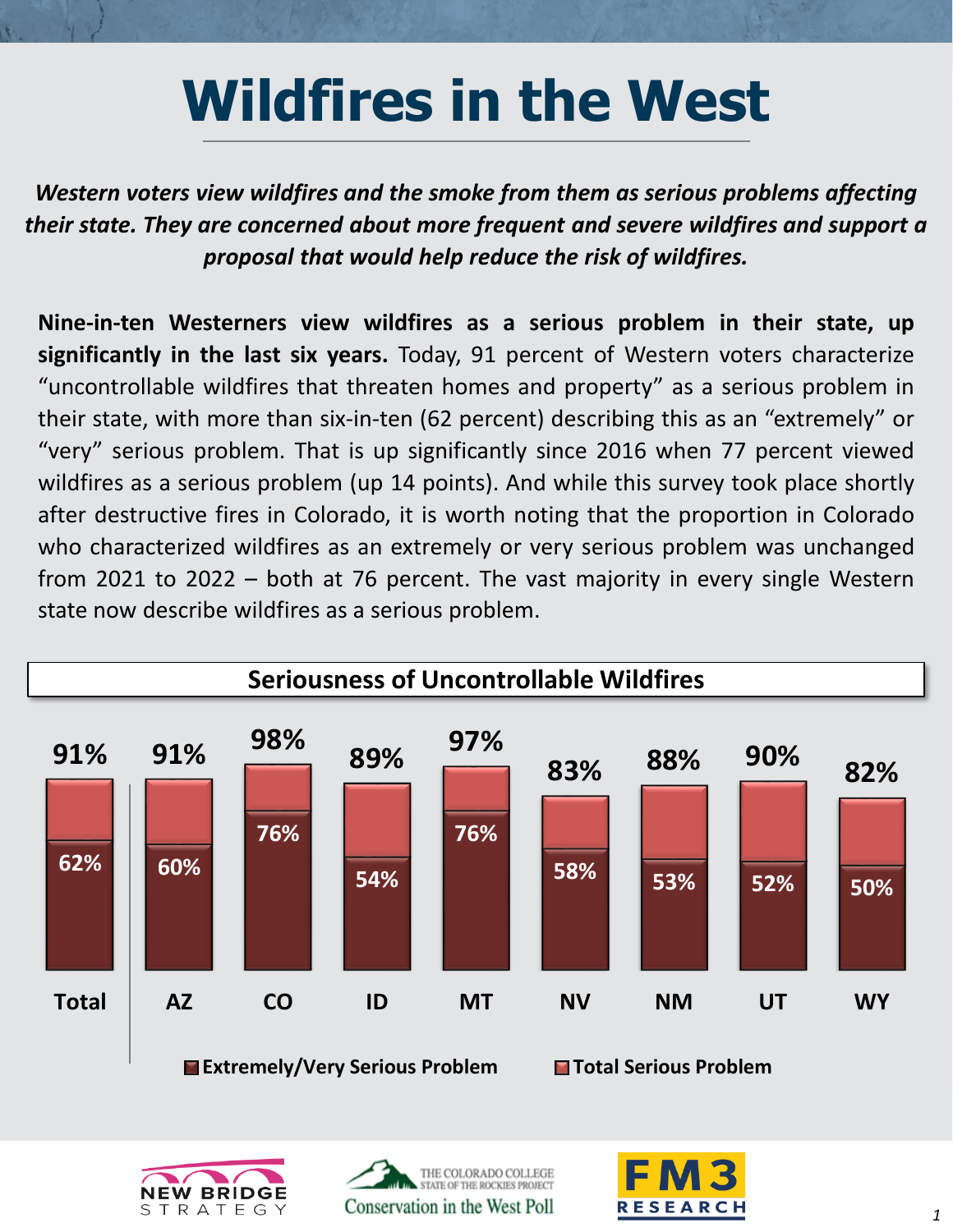**More than two-thirds of Westerners believe wildfires are more of a problem than they were ten years ago.** Consistent with last year, seven-in-ten voters (70 percent) characterize wildfires as "more of a problem than ten years ago," with one-in-four (26 percent) saying they are about the same, and a mere 2 percent viewing them as less of a problem today.

| <b>Wildfires in the West</b> |                      |                          |                             |
|------------------------------|----------------------|--------------------------|-----------------------------|
|                              | More of a<br>Problem | About the<br><b>Same</b> | Less of a<br><b>Problem</b> |
|                              | ╋                    | $\equiv$                 |                             |
| 2022                         | 70%                  | 26%                      | 2%                          |
| 2019                         | 67%                  | 27%                      | 3%                          |







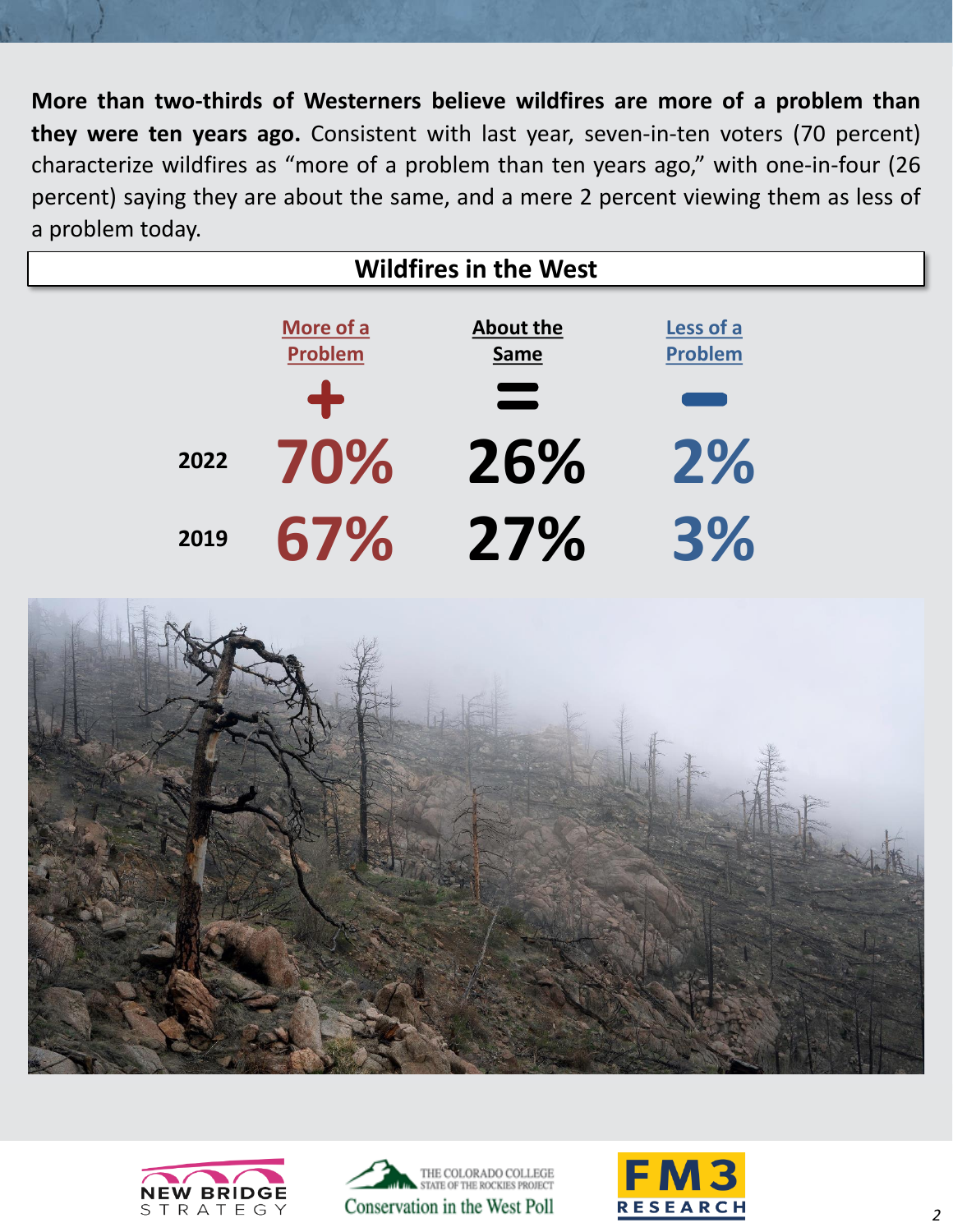**Eight-in-ten Westerners (82 percent) are concerned about "more frequent and severe wildfires."** Across the states, at least three-quarters express concern about this phenomenon as the following graph illustrates. Moreover, concern about more frequent and severe wildfires is shared across age, gender, party, community type, and race and ethnicity.



**Voters are also concerned about the smoke from wildfires.** Fully 84 percent of Westerners say the "smoke from wildfires during fire season" is a serious problem, with half (50 percent) saying it is an extremely or very serious problem. Voters in Montana are most likely to view the smoke as a serious problem. Still, voters across all community types express similar levels of concern. Eighty-four percent in urban areas say the smoke is a serious problem, 85 percent in the suburbs, 82 percent in small towns, and 86 percent in rural areas.